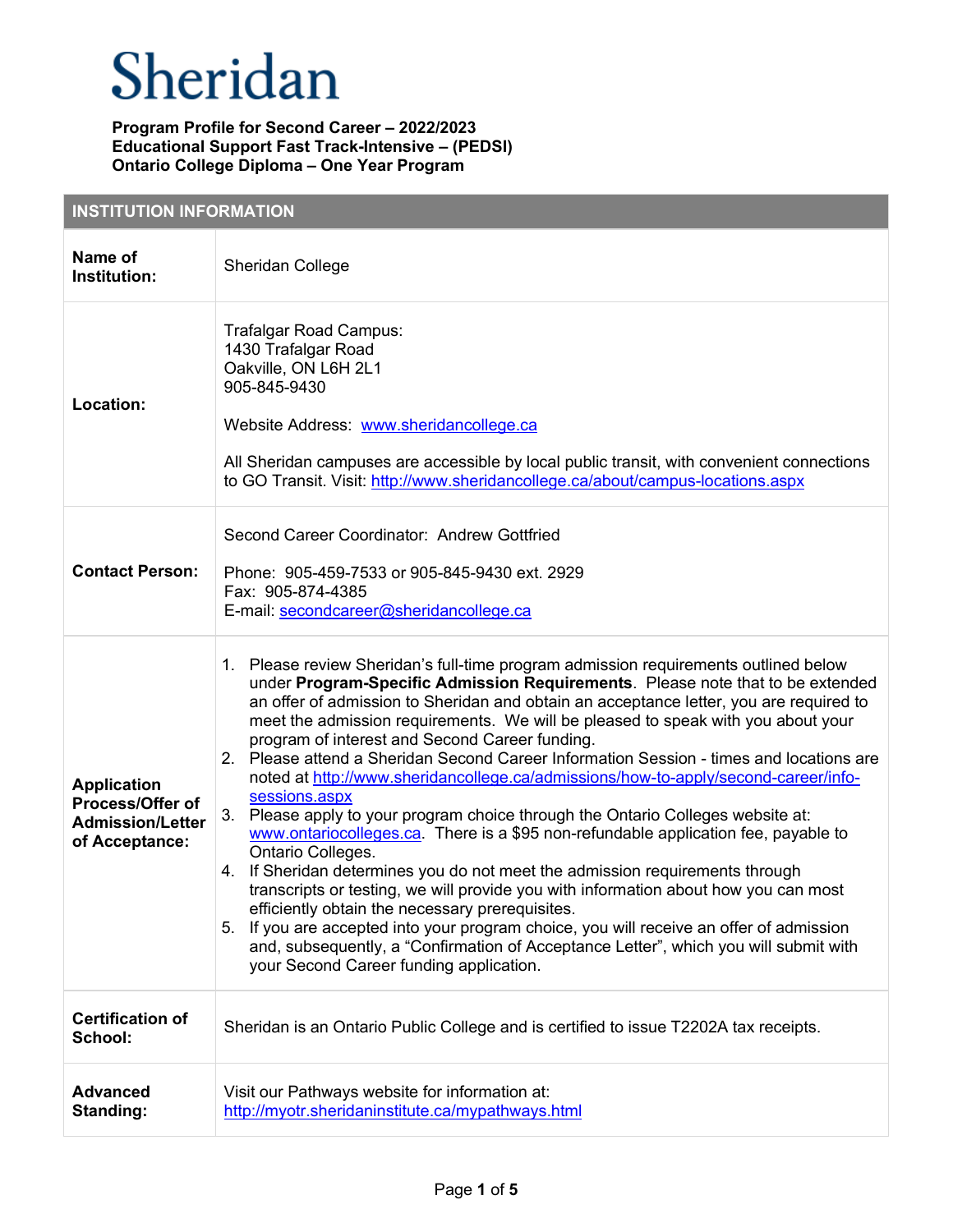|                                                                                                           | <b>PROGRAM INFORMATION</b>                                                                                                                                                                                                                                                                                                                                                                                                                                                                                                               |
|-----------------------------------------------------------------------------------------------------------|------------------------------------------------------------------------------------------------------------------------------------------------------------------------------------------------------------------------------------------------------------------------------------------------------------------------------------------------------------------------------------------------------------------------------------------------------------------------------------------------------------------------------------------|
| Program<br><b>Name/Credential:</b>                                                                        | <b>Educational Support Fast Track-Intensive</b><br>Ontario College Graduate Certificate                                                                                                                                                                                                                                                                                                                                                                                                                                                  |
| <b>Program-Specific</b><br><b>Admission</b><br><b>Requirements:</b>                                       | https://www.sheridancollege.ca/programs/educational-support-fast-track-<br>intensive#tab=admission-requirements                                                                                                                                                                                                                                                                                                                                                                                                                          |
| <b>Program Offered</b><br><b>SEPTEMBER 2022</b><br><b>Start/End dates by</b><br>semester                  | Sept. 6, 2022<br>Jan. 9, 2023<br>$\mathbf{1}$<br>To<br>$\mathbf{2}$<br>To<br>Dec. 16, 2022<br>Apr. 21, 2023                                                                                                                                                                                                                                                                                                                                                                                                                              |
| Program Length/<br><b>Hours/Weeks:</b>                                                                    | This is a 1 year full time program: 2 semesters of 15 weeks each with 1 reading (break)<br>week.<br>Classes are approximately 18 to 28 hours per week; hours are between 8:00a.m. and<br>10:00p.m., Monday to Friday.<br>Programs starting in September have a holiday break of approximately 3 weeks.<br>Students will be able to choose their course based registration schedule roughly 2<br>weeks prior to the beginning of each semester.                                                                                           |
| <b>Class Size:</b>                                                                                        | Approximately 35                                                                                                                                                                                                                                                                                                                                                                                                                                                                                                                         |
| <b>Course Outline:</b>                                                                                    | https://www.sheridancollege.ca/programs/courses/course-outline-search                                                                                                                                                                                                                                                                                                                                                                                                                                                                    |
| <b>Registration Fee:</b>                                                                                  |                                                                                                                                                                                                                                                                                                                                                                                                                                                                                                                                          |
| (applicable at time<br>of publication -<br>subject to change<br>without notice)                           | The \$95 non-refundable application processing fee paid to Ontario Colleges covers<br>application processing for one application cycle.                                                                                                                                                                                                                                                                                                                                                                                                  |
| <b>Annual Tuition:</b><br>(applicable at time<br>of publication -<br>subject to change<br>without notice) | https://www.sheridancollege.ca/programs/educational-support-fast-track-<br>intensive#tab=fees-and-financial-aid<br>Tuition fees are regulated by the Ministry of Advanced Education and Skills<br>Development and a change could be made by action of the Ontario Government.<br>As the Fee Guide is prepared in advance, Sheridan reserves the right to make changes<br>due to errors and omissions. Additional fees will apply for some programs with a<br>modified curriculum. All information provided is current as of publication. |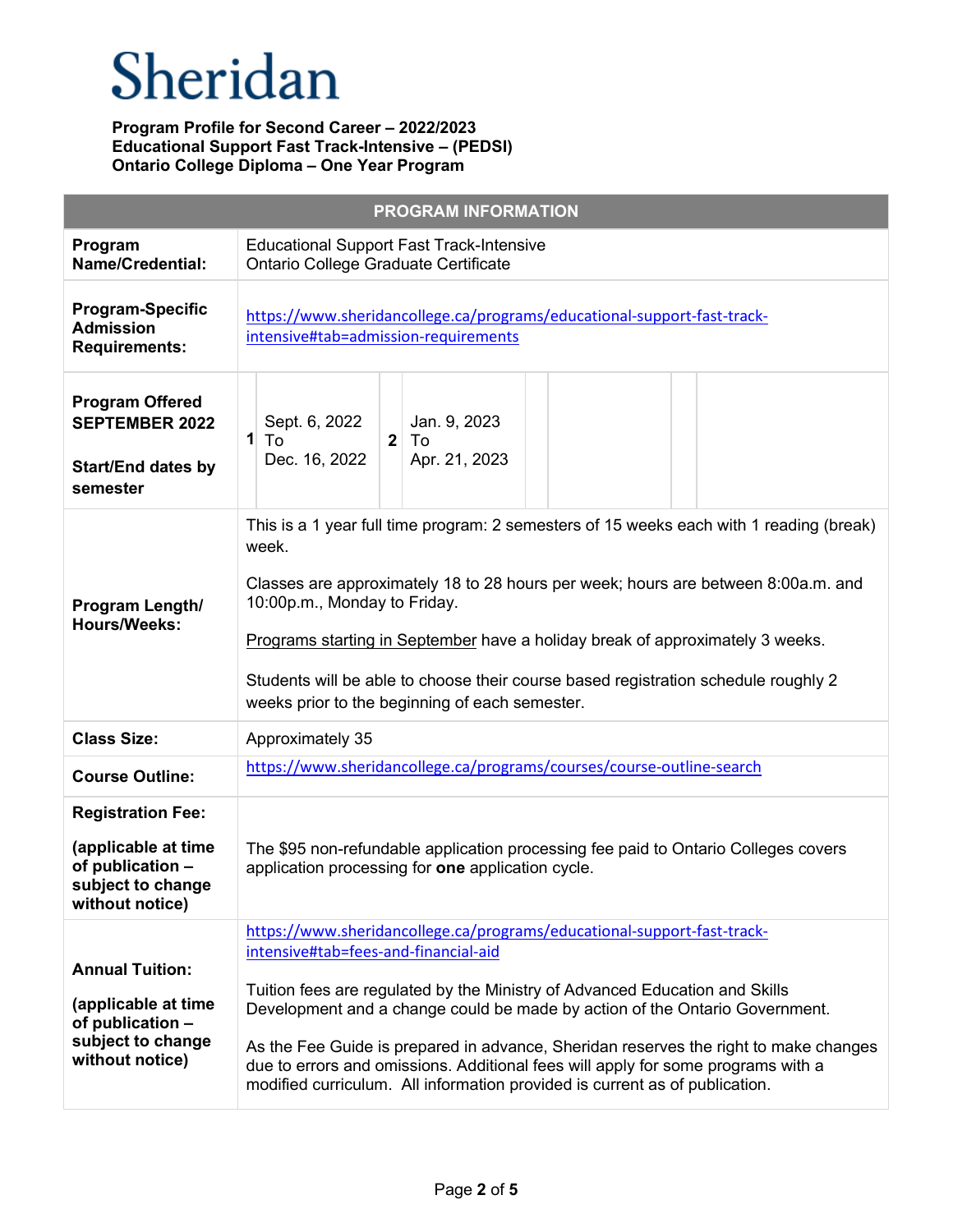|                                                                                                       | <b>PROGRAM INFORMATION</b>                                                                                                                                                                                                                                                                                                                                                                                                                                                                                                                                                                                                                                                                                                                                                                                                                                                                                                                                                                                                                                                                                                                                                                                                                                                                                                                                                                                                                                                                                                                                                                                                                             |
|-------------------------------------------------------------------------------------------------------|--------------------------------------------------------------------------------------------------------------------------------------------------------------------------------------------------------------------------------------------------------------------------------------------------------------------------------------------------------------------------------------------------------------------------------------------------------------------------------------------------------------------------------------------------------------------------------------------------------------------------------------------------------------------------------------------------------------------------------------------------------------------------------------------------------------------------------------------------------------------------------------------------------------------------------------------------------------------------------------------------------------------------------------------------------------------------------------------------------------------------------------------------------------------------------------------------------------------------------------------------------------------------------------------------------------------------------------------------------------------------------------------------------------------------------------------------------------------------------------------------------------------------------------------------------------------------------------------------------------------------------------------------------|
| Parking:<br>(applicable at time<br>of publication -<br>subject to change<br>without notice)           | https://epark.sheridancollege.ca/                                                                                                                                                                                                                                                                                                                                                                                                                                                                                                                                                                                                                                                                                                                                                                                                                                                                                                                                                                                                                                                                                                                                                                                                                                                                                                                                                                                                                                                                                                                                                                                                                      |
| <b>Book Costs:</b><br>(applicable at time<br>of publication -<br>subject to change<br>without notice) | Approximately $$300.00$ per semester $-5\%$ tax included                                                                                                                                                                                                                                                                                                                                                                                                                                                                                                                                                                                                                                                                                                                                                                                                                                                                                                                                                                                                                                                                                                                                                                                                                                                                                                                                                                                                                                                                                                                                                                                               |
| <b>Other Costs:</b>                                                                                   | <b>Mobile Computing</b><br>This program is a Mobile Computing program. Mobile computing programs require the<br>use of a laptop as a mandatory component of curriculum during academic terms. New<br>students in mobile computing programs must bring a laptop of their choice that will<br>meet the program's requirements.<br><b>Criminal Record Check</b><br>Sheridan field placement agencies may require a vulnerable sector check Students will<br>be required to provide this documentation directly to their field placement prior to the<br>start of the placement and at their own expense. Students who cannot meet these<br>requirements may have limited field placement opportunities.<br>Approximate Vulnerable Sector Check costs - \$45 and up.<br>Immunization<br>Sheridan field placement agencies may require a current record of immunization.<br>Students will be required to provide this documentation directly to their field placement<br>prior to the start of the placement at their own expense. Students who cannot meet this<br>requirement may have limited field placement opportunities.<br>For information about <i>immunizations</i> , please refer to Sheridan's health services'<br>immunization information, or come in to one of the campus health centres.<br>Approximate immunization costs - \$125 and up.<br>Locker Fee - \$15 for one semester, \$25 for two semesters, and \$35 for one academic<br>year (September – August). All students must provide their own lock. Payment will be<br>by debit or credit card only.<br>Please note ALL COSTS are approximate and subject to change without notice. |
| <b>Payment Policy for</b><br><b>Second Career:</b>                                                    | Please refer to your Fees Invoice for tuition deadlines as dates vary depending on<br>when you accept an offer.                                                                                                                                                                                                                                                                                                                                                                                                                                                                                                                                                                                                                                                                                                                                                                                                                                                                                                                                                                                                                                                                                                                                                                                                                                                                                                                                                                                                                                                                                                                                        |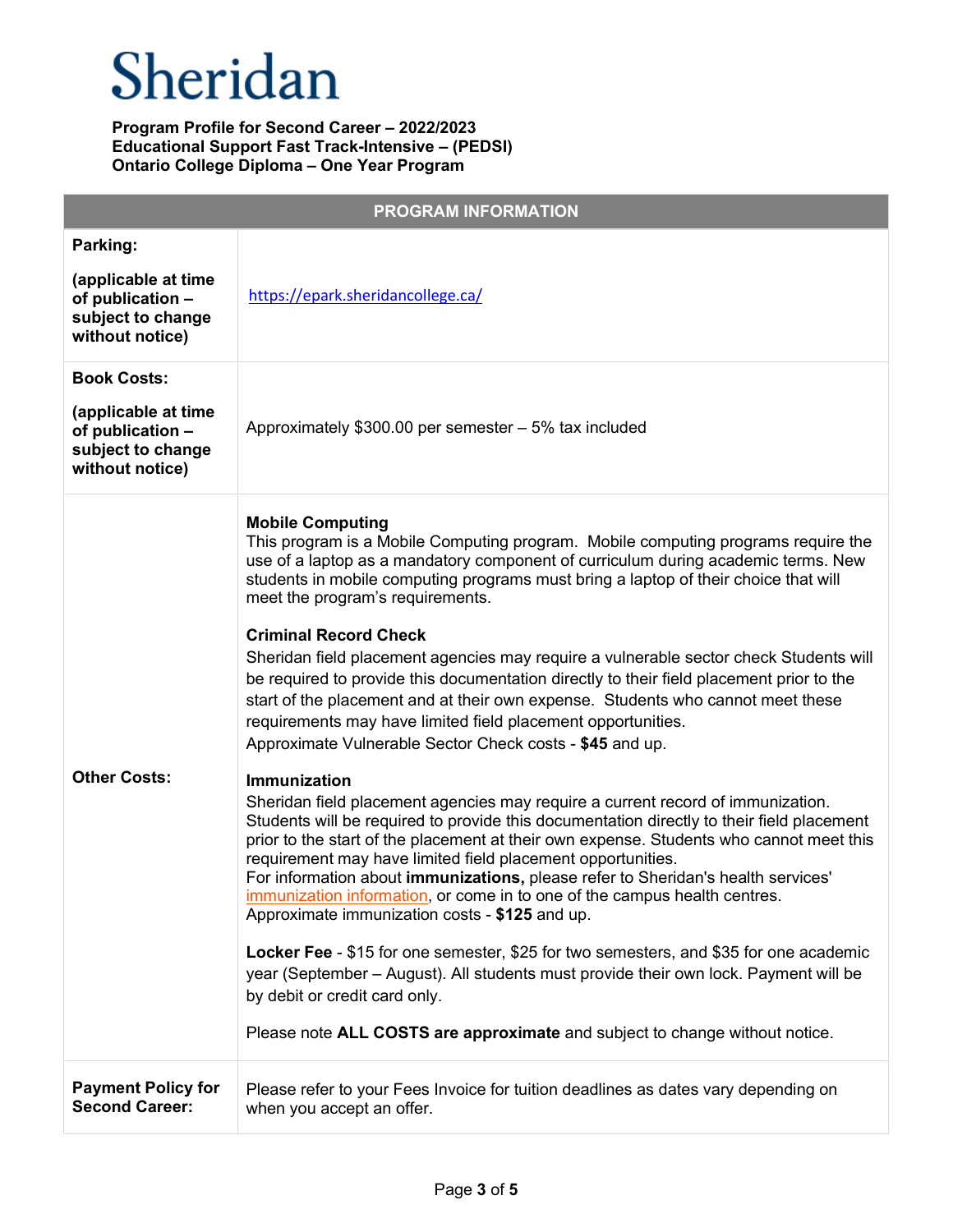| <b>PROGRAM INFORMATION</b>                                       |                                                                                                                                                                                                                                                                                                                                     |  |
|------------------------------------------------------------------|-------------------------------------------------------------------------------------------------------------------------------------------------------------------------------------------------------------------------------------------------------------------------------------------------------------------------------------|--|
| <b>Withdrawal/Refund</b><br>Policy:                              | Students must officially withdraw from Sheridan post-secondary programs via the<br>"Application for Term or Complete Program Withdrawal" form by the 10 <sup>th</sup> day of<br>scheduled classes                                                                                                                                   |  |
|                                                                  | All fees are subject to a \$500 non-refundable registration charge, in accordance with<br>policy set by the Ministry of Advanced Education and Skills Development.                                                                                                                                                                  |  |
|                                                                  | Any refund, less the non-refundable registration charge, will be refunded to the student<br>in the form of a cheque. Students who pay for two or more terms in advance will<br>receive a full refund of second semester fees providing the withdrawal is received prior<br>to the fee payment deadline date of the subsequent term. |  |
|                                                                  | Please note: As a Second Career-funded student, all refunds are to be returned to<br>your funder.                                                                                                                                                                                                                                   |  |
| <b>Your Second Career</b><br>and Career<br><b>Opportunities:</b> | https://www.sheridancollege.ca/programs/educational-support-fast-track-<br>intensive#tab=careers                                                                                                                                                                                                                                    |  |
| <b>Method of</b><br>Instruction:                                 | Courses are instructor-led. Students will engage in a variety of applied learning and<br>experiential activities and will complete projects.                                                                                                                                                                                        |  |
| <b>Equipment</b><br><b>Availability:</b>                         | Students will have access to computers in open access computer labs.                                                                                                                                                                                                                                                                |  |
| <b>Instructor</b><br><b>Qualifications:</b>                      | Our faculty is hired based on a combination of industry experience and academic<br>qualifications. Most full-time faculty have relevant Master's degrees and/or professional<br>certifications where applicable.                                                                                                                    |  |
|                                                                  | Our faculty is provided with opportunities to engage in professional development to<br>ensure currency in their field and proficiency in teaching adults.                                                                                                                                                                           |  |
| <b>Curriculum Design:</b>                                        | All programs are designed and kept up to date with input from Program Advisory<br>Committees which include representation from employers and industry organizations.                                                                                                                                                                |  |
|                                                                  | The Centre for Teaching and Learning at Sheridan oversees the design of new<br>programs and courses and maintains a schedule of program review to keep programs<br>up to date.                                                                                                                                                      |  |